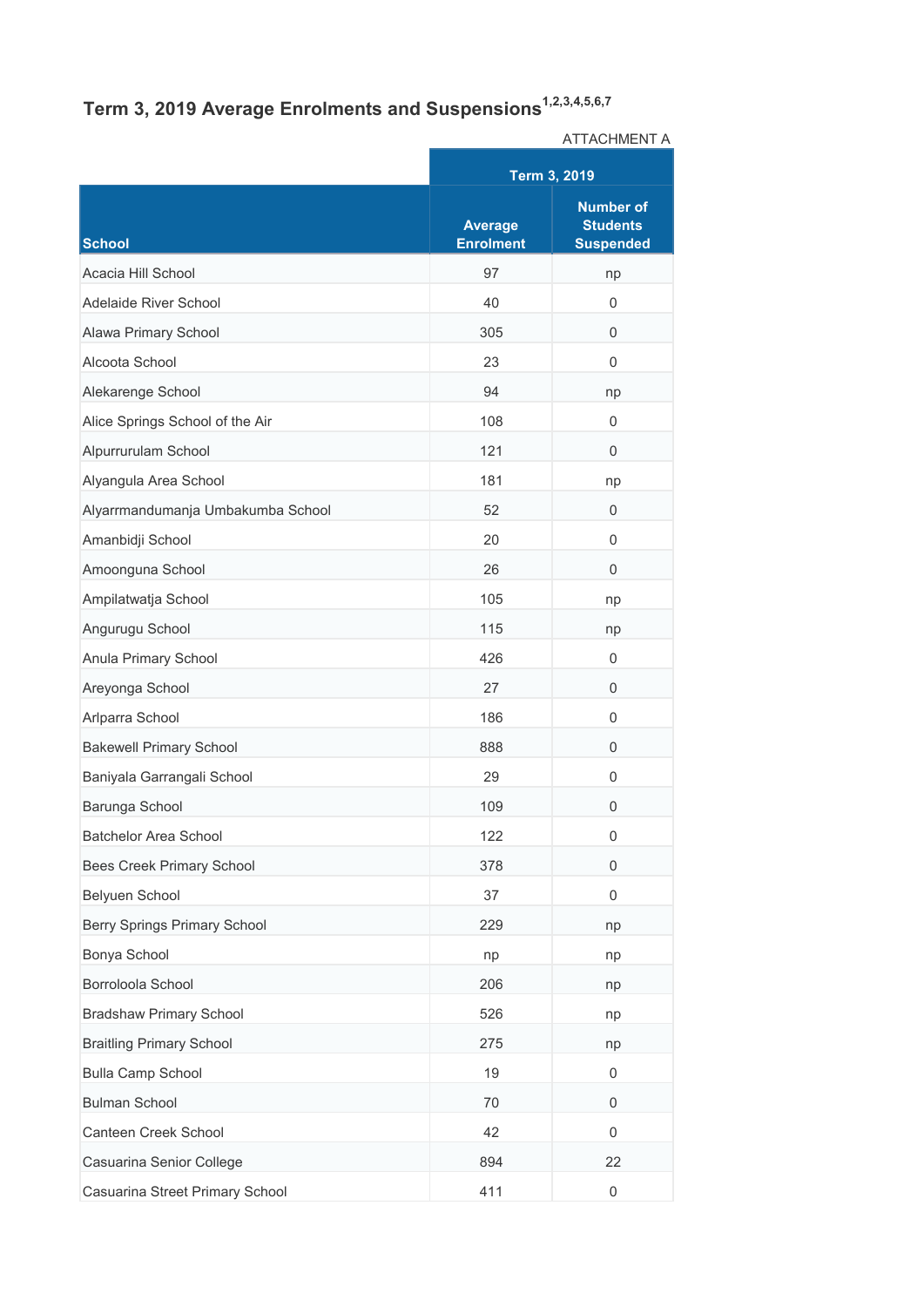|                                |                                    | Term 3, 2019                                            |  |
|--------------------------------|------------------------------------|---------------------------------------------------------|--|
| <b>School</b>                  | <b>Average</b><br><b>Enrolment</b> | <b>Number of</b><br><b>Students</b><br><b>Suspended</b> |  |
| Centralian Middle School       | 321                                | 27                                                      |  |
| Centralian Senior College      | 416                                | 22                                                      |  |
| Clyde Fenton Primary School    | 213                                | np                                                      |  |
| Darwin High School             | 1268                               | 15                                                      |  |
| Darwin Middle School           | 821                                | np                                                      |  |
| Douglas Daly School            | 15                                 | 0                                                       |  |
| Dripstone Middle School        | 518                                | np                                                      |  |
| <b>Driver Primary School</b>   | 548                                | np                                                      |  |
| Dundee Beach School            | 17                                 | $\Omega$                                                |  |
| <b>Durack Primary School</b>   | 464                                | np                                                      |  |
| <b>Elliott School</b>          | 53                                 | 0                                                       |  |
| Epenarra School                | 38                                 | 0                                                       |  |
| Finke School                   | 36                                 | 0                                                       |  |
| <b>Forrest Parade School</b>   | 94                                 | 0                                                       |  |
| Gapuwiyak School               | 195                                | np                                                      |  |
| <b>Gillen Primary School</b>   | 245                                | 0                                                       |  |
| Girraween Primary School       | 494                                | 0                                                       |  |
| <b>Gray Primary School</b>     | 357                                | np                                                      |  |
| Gunbalanya School              | 260                                | 0                                                       |  |
| <b>Haasts Bluff School</b>     | 32                                 | 0                                                       |  |
| Harts Range School             | 60                                 | 0                                                       |  |
| Henbury School                 | 139                                | np                                                      |  |
| Howard Springs Primary School  | 294                                | np                                                      |  |
| Humpty Doo Primary School      | 382                                | np                                                      |  |
| Imanpa School                  | 16                                 | 0                                                       |  |
| Jabiru Area School             | 209                                | 0                                                       |  |
| Jilkminggan School             | 84                                 | np                                                      |  |
| Jingili Primary School         | 314                                | np                                                      |  |
| Kalkaringi School              | 175                                | 0                                                       |  |
| Karama Primary School          | 189                                | np                                                      |  |
| Katherine High School          | 538                                | 13                                                      |  |
| Katherine School of the Air    | 192                                | 0                                                       |  |
| Katherine South Primary School | 346                                | 0                                                       |  |
| Kintore Street School          | 51                                 | 0                                                       |  |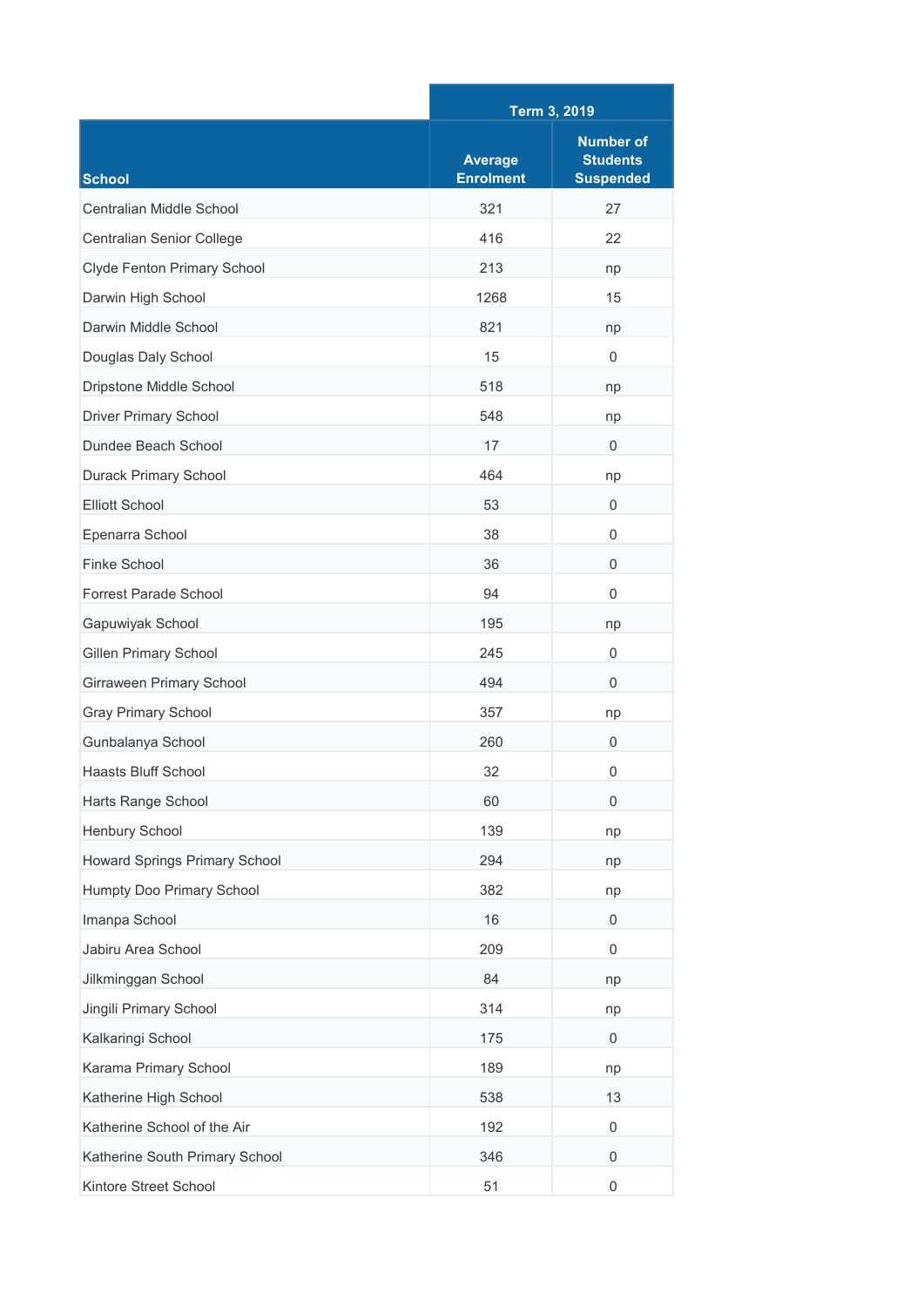|                                | Term 3, 2019                       |                                                         |
|--------------------------------|------------------------------------|---------------------------------------------------------|
| <b>School</b>                  | <b>Average</b><br><b>Enrolment</b> | <b>Number of</b><br><b>Students</b><br><b>Suspended</b> |
| Lajamanu School                | 186                                | np                                                      |
| Laramba School                 | 64                                 | $\Omega$                                                |
| Larapinta Primary School       | 351                                | $\Omega$                                                |
| Larrakeyah Primary School      | 496                                | 0                                                       |
| Leanyer Primary School         | 588                                | np                                                      |
| Ludmilla Primary School        | 105                                | np                                                      |
| MacFarlane Primary School      | 207                                | np                                                      |
| Malak Primary School           | 235                                | np                                                      |
| Mamaruni School                | 51                                 | 0                                                       |
| Maningrida College             | 647                                | 0                                                       |
| Manunda Terrace Primary School | 185                                | $\mathbf{0}$                                            |
| Manyallaluk School             | 22                                 | $\Omega$                                                |
| Mataranka School               | 34                                 | 0                                                       |
| Mbunghara School               | 16                                 | $\Omega$                                                |
| Middle Point School            | 19                                 | 0                                                       |
| Milikapiti School              | 62                                 | $\mathbf 0$                                             |
| Milingimbi School              | 327                                | $\Omega$                                                |
| Millner Primary School         | 214                                | np                                                      |
| Milyakburra School             | 14                                 | $\Omega$                                                |
| Minyerri School                | 152                                | np                                                      |
| Moil Primary School            | 206                                | np                                                      |
| Moulden Primary School         | 291                                | np                                                      |
| Mount Allan School             | 57                                 | 0                                                       |
| Mulga Bore School              | 14                                 | 0                                                       |
| Murray Downs School            | 20                                 | $\mathbf{0}$                                            |
| Mutitjulu School               | 43                                 | 0                                                       |
| Nakara Primary School          | 606                                | np                                                      |
| Nemarluk School                | 165                                | $\mathbf 0$                                             |
| <b>Neutral Junction School</b> | 24                                 | 0                                                       |
| Newcastle Waters School        | 18                                 | $\mathbf 0$                                             |
| Nganambala School              | 30                                 | 0                                                       |
| Nganmarriyanga School          | 120                                | 0                                                       |
| Ngukurr School                 | 289                                | np                                                      |
| Nhulunbuy High School          | 298                                | np                                                      |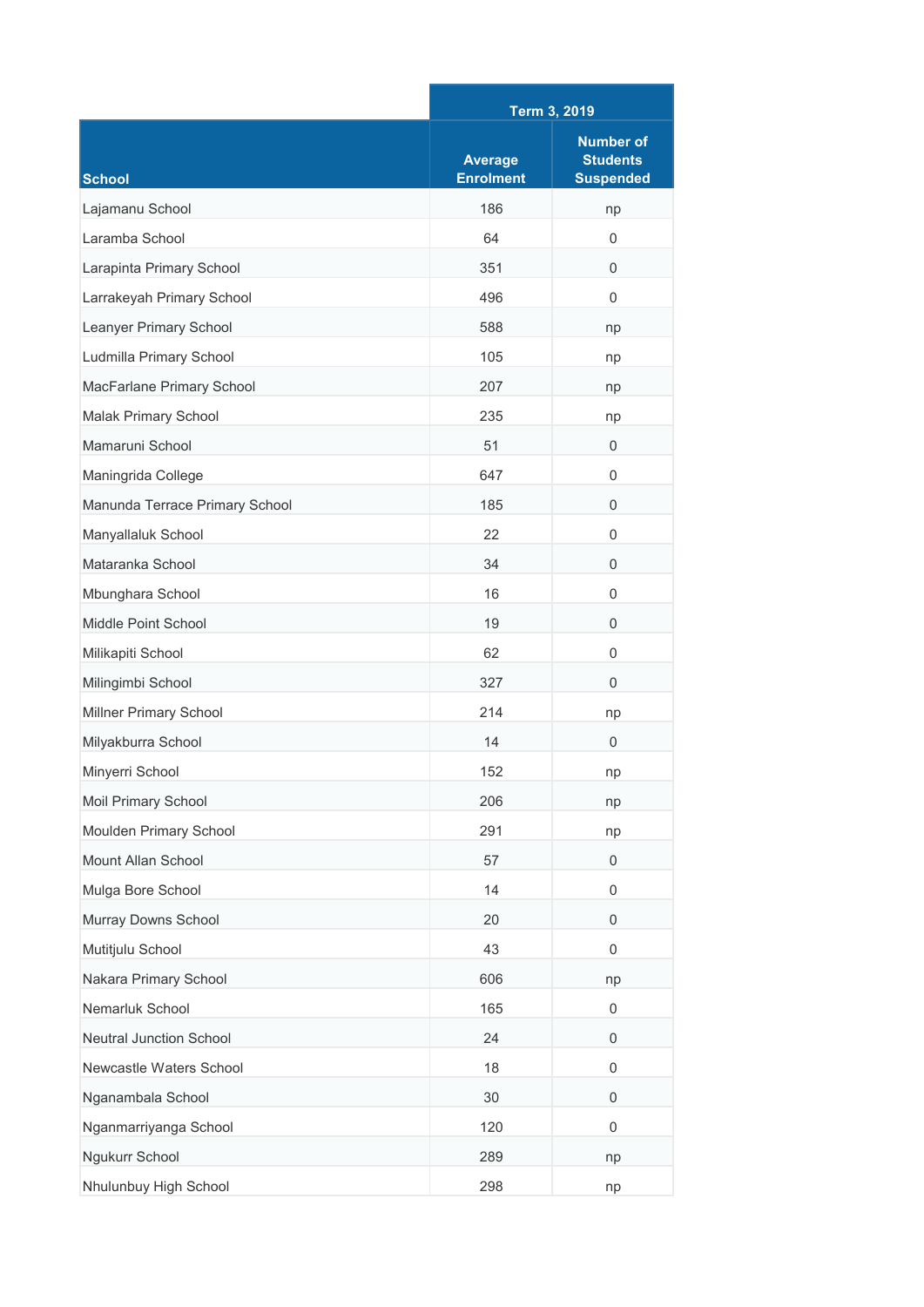|                                                 | Term 3, 2019                       |                                                         |
|-------------------------------------------------|------------------------------------|---------------------------------------------------------|
| <b>School</b>                                   | <b>Average</b><br><b>Enrolment</b> | <b>Number of</b><br><b>Students</b><br><b>Suspended</b> |
| Nhulunbuy Primary School                        | 465                                | 15                                                      |
| Nightcliff Middle School                        | 324                                | np                                                      |
| <b>Nightcliff Primary School</b>                | 661                                | np                                                      |
| Northern Territory School of Distance Education | 543                                | 0                                                       |
| Ntaria School                                   | 201                                | $\Omega$                                                |
| Numbulwar School                                | 141                                | $\Omega$                                                |
| Nyirripi School                                 | 48                                 | $\Omega$                                                |
| Palmerston College                              | 1111                               | 61                                                      |
| Papunya School                                  | 142                                | np                                                      |
| Parap Primary School                            | 514                                | 0                                                       |
| Peppimenarti School                             | 69                                 | $\mathbf{0}$                                            |
| Pigeon Hole School                              | 23                                 | $\Omega$                                                |
| <b>Pine Creek School</b>                        | 40                                 | $\Omega$                                                |
| Pularumpi School                                | 48                                 | $\Omega$                                                |
| Ramingining School                              | 293                                | 0                                                       |
| Robinson River School                           | 46                                 | $\mathbf 0$                                             |
| Rockhampton Downs School                        | 24                                 | $\Omega$                                                |
| Rosebery Primary School                         | 547                                | np                                                      |
| Ross Park Primary School                        | 488                                | $\mathbf{0}$                                            |
| Sadadeen Primary School                         | 267                                | 0                                                       |
| Sanderson Middle School                         | 423                                | 22                                                      |
| Shepherdson College                             | 506                                | $\mathbf 0$                                             |
| <b>Stirling School</b>                          | 12                                 | 0                                                       |
| Stuart Park Primary School                      | 638                                | 0                                                       |
| Taminmin College                                | 1103                               | 88                                                      |
| Tennant Creek High School                       | 184                                | np                                                      |
| <b>Tennant Creek Primary School</b>             | 415                                | np                                                      |
| <b>Timber Creek School</b>                      | 43                                 | $\mathbf 0$                                             |
| <b>Tipperary Station School</b>                 | 12                                 | 0                                                       |
| Titjikala School                                | 38                                 | $\mathbf 0$                                             |
| Ti Tree School                                  | 83                                 | 0                                                       |
| Top End School of Flexible Learning             | 68                                 | 0                                                       |
| Urapunga School                                 | 23                                 | $\mathbf 0$                                             |
| Wagaman Primary School                          | 295                                | $\boldsymbol{0}$                                        |